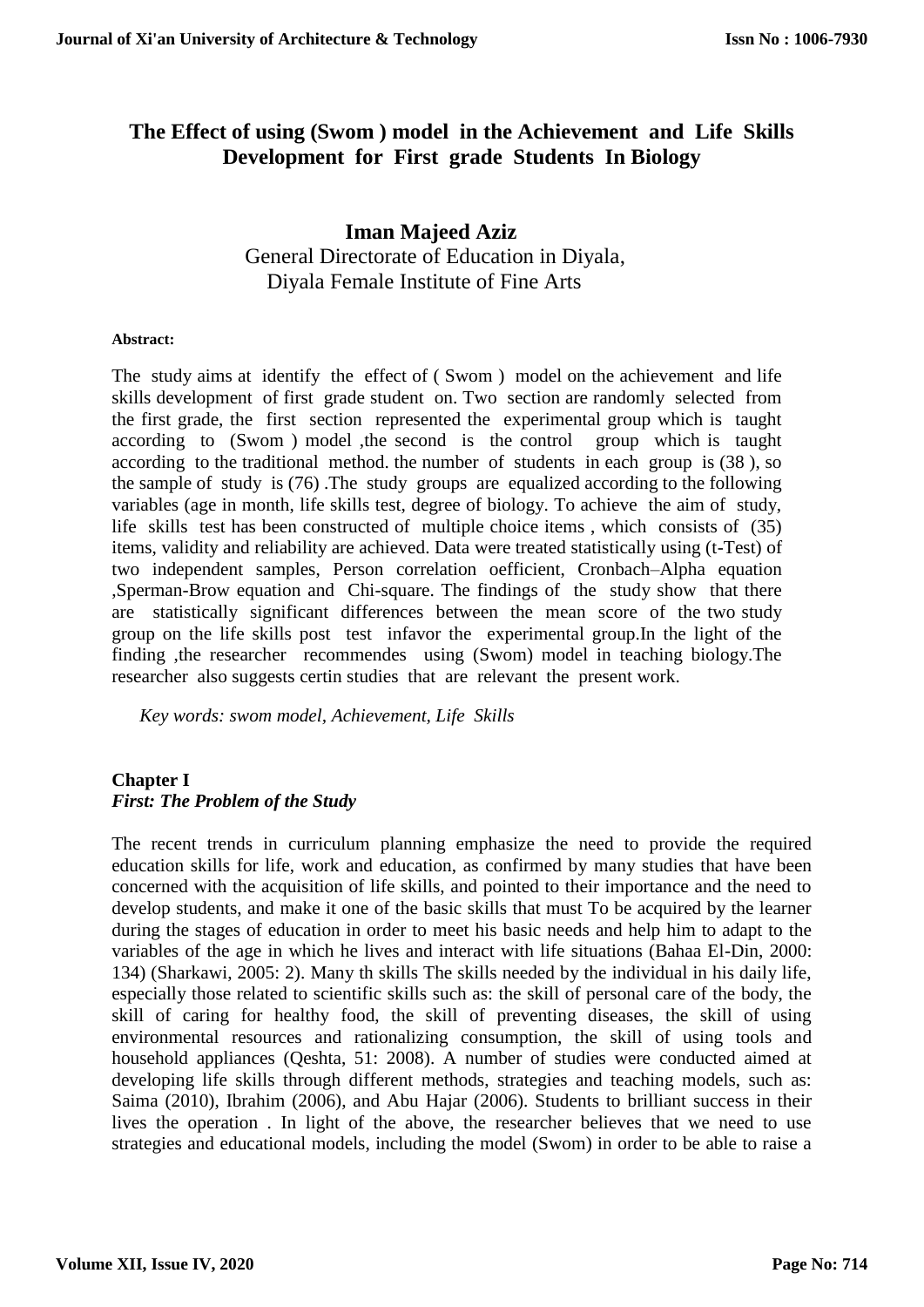generation with life skills capable of adapting to life and exercise the necessary thinking skills, especially since the curriculum in Iraq still lacks the adoption of a decision skills Life is taught independently in the stages of general education and the inclusion of some of them in some courses, which caused a shortage in the development of life skills of students, in addition to the teaching methods used do not work to develop those skills properly on the one hand and do not provoke thinking in For students on the other. For this reason, the researcher surveyed the views of some supervisors and teachers of biology about the life skills included in the book of biology for the first grade of middle school.It was found that there is a significant deficiency in the inclusion of a number of life skills, especially in the field of manual skills and problem-solving and decision-making skills. This is compounded by the importance of the study to the importance of secondary school students, which is one of the most important stages in the age at which skills begin to be refined. Due to the scarcity of studies, according to the researcher 's knowledge, which linked the model of SOM and life skills, the researcher decided to experiment with teaching according to the model of SOM (Swom) and to identify its impact on the development of life skills of first grade middle school students.

Second: the importance of the study: The education of thinking and skills is an urgent necessity imposed by the current era, to face the challenges of globalization in various aspects of the life of societies, and that the world is witnessing rapid changes in science, knowledge and information flow, made the individual possession of different thinking skills, development and education is a necessity One of the priorities of educational policy tasks is not only in developed societies, but also in all societies (Alawi et al., 2008: 3). This necessitated an urgent need to move education from the memorization stage that relies on memorization and information recall to the development of thinking skills. To enable individuals to be able to cope with this development and its future variables and situations that require understanding, interpretation and analysis to reach sound conclusions about them, in addition to enabling students to think methods, processes and patterns according to the levels of maturity of students, the requirements of knowledge selected, and according to the characteristics of communities. 2001: 15). In this regard, the educational conferences stressed the importance of developing the thinking skills of students as a fundamental goal of all curricula, including the Second Conference of Ministers of Education in the Arab World in 2000, which stressed in the final report on the need to acquire patterns of thinking, especially scientific and critical thinking (UNICEF, 2000). The curriculum should include skills, values and attitudes that develop different types of thinking. (UNICEF, 2004). The teaching of thinking skills has become a prominent place in the thinking of educators and curriculum makers because they are convinced of its importance, especially as students need to provide them with thinking skills to associate with their success (196).

Teaching thinking has taken two paths: teaching as an independent program, or teaching by incorporating thinking skills into the curriculum by rebuilding modules that include thinking skills, and if possible, there is a possibility of merging between the courses. (Diab, 2005: 443) The Swom model is one of the models that focused on integrating critical and creative thinking skills into the content of the study because of its practical solutions to the current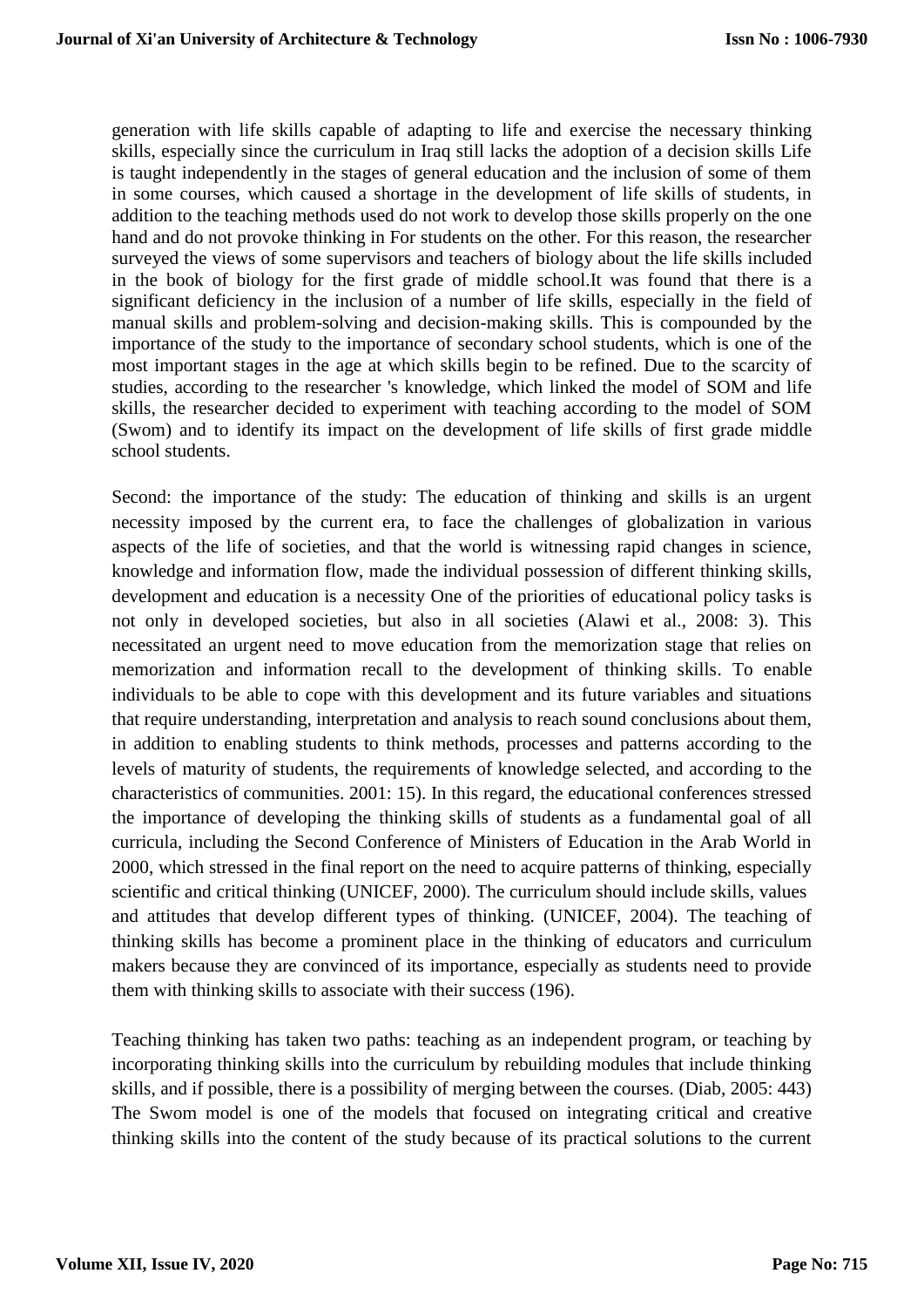problems of education, not only that, but the strategies used in the model seek to form a new mind capable (Aseery@emirates.net.ae), the model aims to prepare a generation of educated, productive, and lifelong learners by integrating a range of skills in teaching different subjects in accordance with clear, practical strategies, techniques and procedures www.idrac.org )) Especially in science which is prepared Compromise for the development of various skills due to the nature of its construction, content and method of processing topics Add to that nature associated with extrapolation and inference and knowledge of Muslim and evaluate the arguments and the requirements of previous information and ways to link them to reach the right solution. (Abu Hajar, 2006: 98) The interest in the development of life skills through the curriculum and for all levels of education in order to prepare the individual educationally for life in the community, and provide them with skills associated with the environment in which they live and related knowledge, trends and values acquired by the learner intentionally and systematically and practice a range of activities Educational and practical applications, to achieve an integrated building of his personality in which he can take responsibility and deal with the requirements of life successfully (Ghazi, 2002: 211). Hence the importance of acquiring life skills in that they:

1 - help to build the learner's social and psychological abilities, including the support provided during the different situations that go through.

2 - qualifies learners to take responsibility and self-confidence and the ability to solve problems through dealing with different life situations.

3 - gain an individual tendency to science and depth in the study through closer link between the learner and the school and facilitate him to make plans for his life, and the interpretation of many natural phenomena.

4 - make the individual able to manage the health interaction between him and others, and between him and the environment and society. (Qeshta, 2008: 47-48)

**Third:** Objective of the study: To identify the effect of using the model (Swom) in the development of life skills for students of the first intermediate grade in biology.

**Fourth:** Study hypothesis: There are no statistically significant differences between the average scores of the experimental group students and the average scores of the control group students in the post-life skills test.

Fifth: the limits of the study: The study was limited to the following limits: 1 - a sample of students of the first grade intermediate / secondary secured for girls in the district of Baquba.

2 - The second semester of the academic year 2012 - 2013.

3 - The last three semesters of the first grade textbook, second edition, the year 2010.

4. Life skills included in the study: skills (health and safety, environmental, manual, problemsolving, decision-making).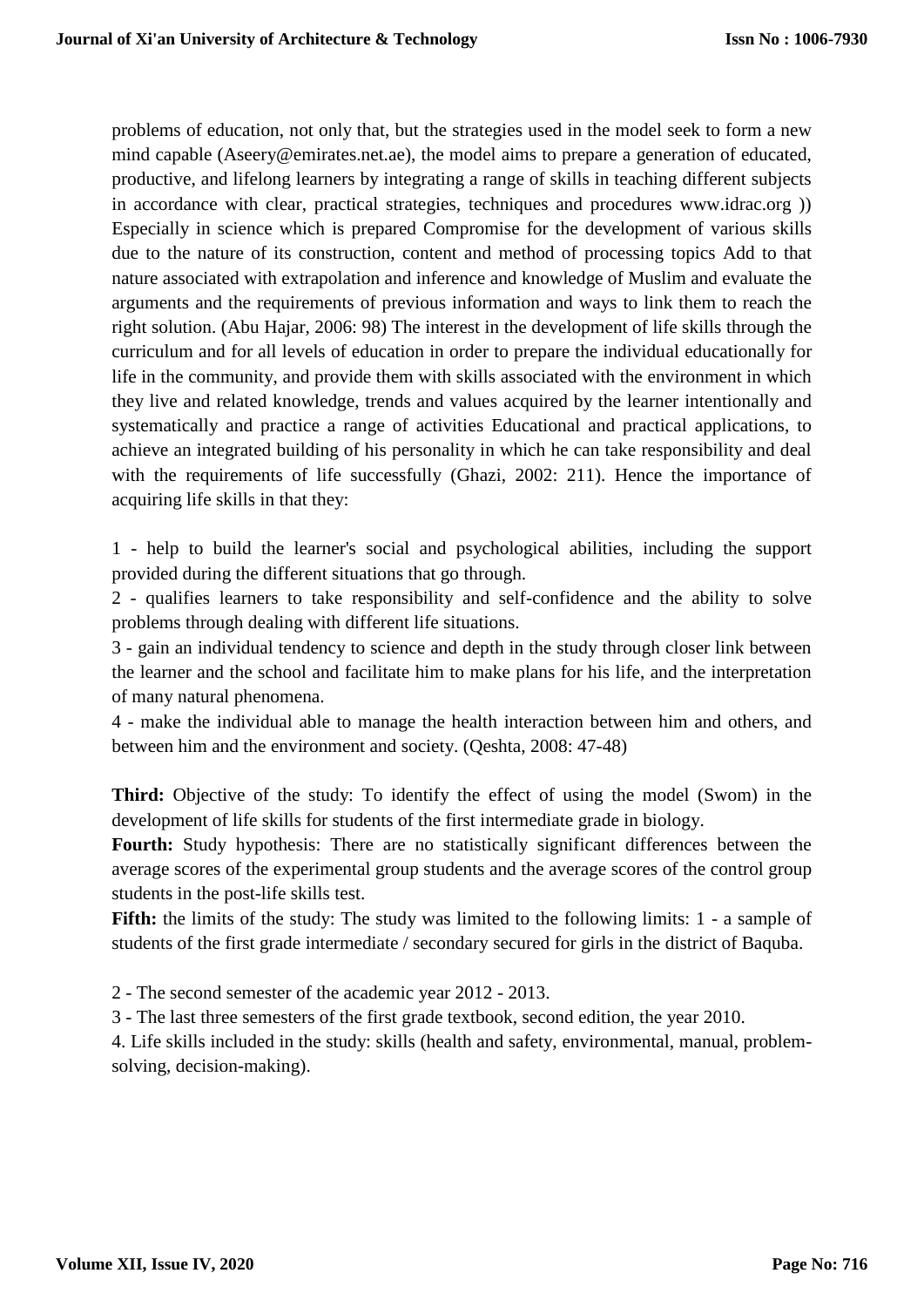#### **Sixth:** Study Terms

Model: It is the strategy used by the teacher in the educational situation in order to achieve educational outcomes for students based on assumptions upon which the model determines the role of teacher and student and the method of evaluation. (Peregrine and Peregrine, 1998: 46)

He defined it (Zaghloul, 2002) as: An integrated plan and format that includes the design and implementation of specific content and guiding the learning process in the classroom and evaluation. (Zaghloul, 2002: 319)

Swom Model: An educational system and a practical developmental program that includes all aspects of the successful human learner's industry. Aseery@emirates.net.ae (Al-Hashimi and Al-Dulaimi, 2008) defined that: One of the recent trends in the teaching of supra-cognitive skills is to improve learning to prepare a generation that thinks in a holistic way instead of receiving information and not interacting with it. And questions organized by the teacher when teaching creative thinking skills and critical. (Hashemi and Dulaimi: 2008: 141)

The researcher defines him procedurally as: A set of regular procedures necessary to prepare specific teaching objectives and achieve them in accordance with the integration of some thinking skills in the content of the study to demonstrate its impact on the development of some life skills in biology for the first grade intermediate.

Life Skills: These are the mental, emotional and sensory abilities that enable an individual to solve the problems that face his daily life and include the skills related to science (nutritional skills, health skills, preventive skills, manual skills and environmental skills (Lulu, 2005: 61). He defined it (Bastian & Venta, 2005) as: a group of actions and activities carried out by an individual in daily life, including his interaction with objects, equipment and people accurately and skill (Bastian & Venta, 2005, p.15)

4. The researcher defines them procedurally as the ability of the student to deal positively with her personal or social life problems and includes skills (health and safety, environmental, manual, problem solving, decision-making) and is measured to the degree obtained by the student specially designed test.

### **Chapter Two: The First Axis: Theoretical Background**

The SWOM model, called the All-Inclusive School Model, which is built on the philosophy of the US National Center and in collaboration with the Idrak Center in Abu Dhabi, consists of a set of comparative thinking skills, questioning, brainstorming, forecasting, problem solving and decision making that are taught by incorporating skill into the course content. The name Swom is based on the first letter of the first word of the model name in English (aseery@emirates.net.ae) school wide optimum model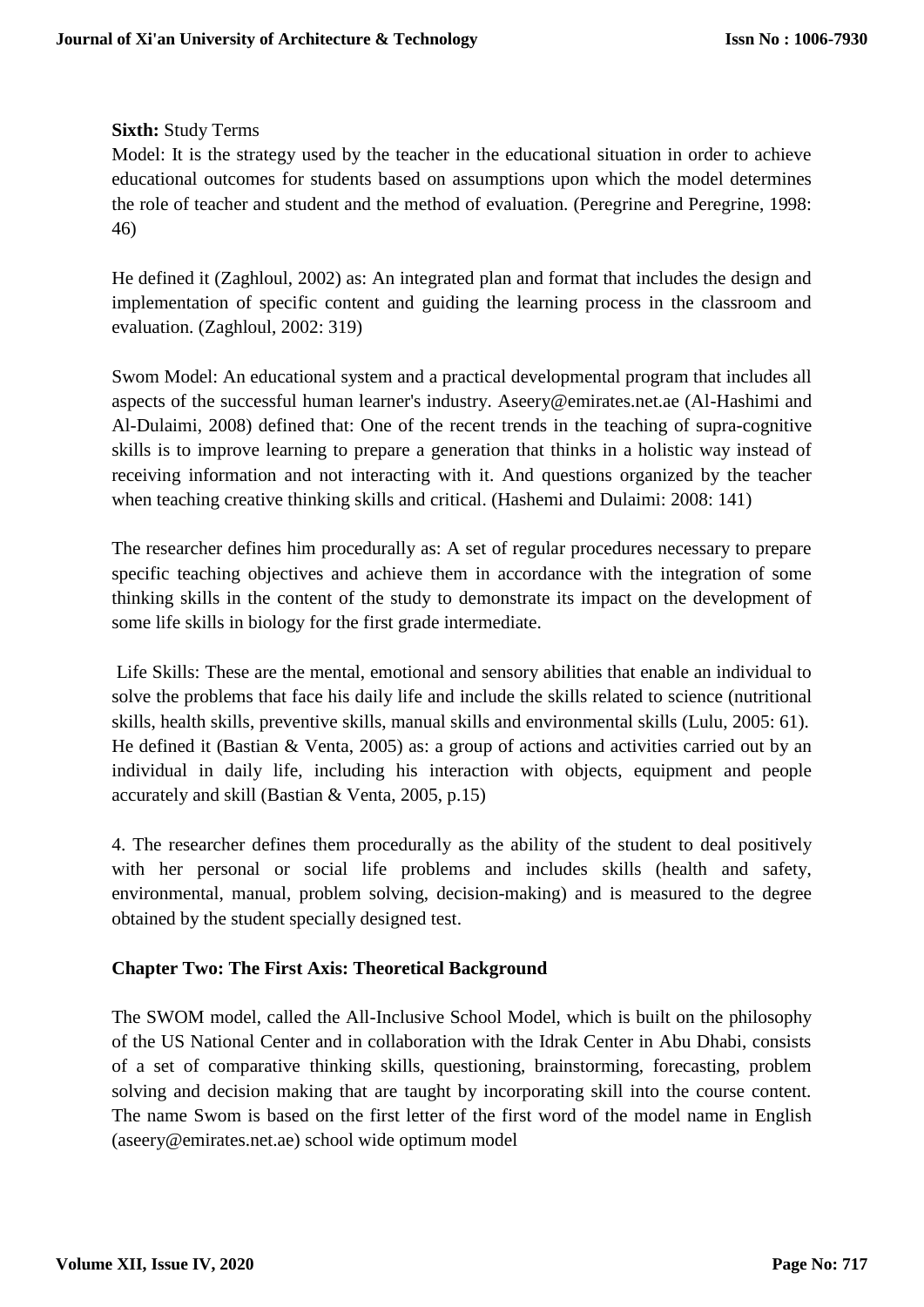**Principles of the model:** 1 - Reflection and meditation corner and basis for learning.

2. The basic structure of the model is to integrate the productive mental habits and cognitive skills clearly and specifically in the teaching of teaching materials.

3 - Taking into account the mental model of the learner such as patterns of thinking, preferred learning styles, types of intelligence, tendencies and interests, is an essential element for successful learning.

4. Learning is a lifelong process that is effective and effective in the mind if appropriate strategies are used.

5. Attention to emotions, attitudes and internal perceptions of the learner is half of the learning process, and action, application and performance are half of the other learning process (Al-Hashimi and Dulaimi, 2008: 141-143).

Definition of the skills involved in the model:

**Questioning ::** Find new information by creating and raising questions. (Jarwan, 2000: 45) **Comparing skill:** identifying similarities and differences between information used as a deliberate process to facilitate the handling of a set of data or problems to reach solutions as a result of similarity or difference. (Debono, 21: 1998)

**Decision Making:** It is intended to differentiate between alternative solutions to face a problem and then obtain the correct information and data. (Mustafa, 2002: 68)

Pridicating: A mental process that includes the ability of a student to use his or her previous information or observation to predict the occurrence of a phenomenon in the future, ie estimating the future direction or inclination of events based on past experience. (Zeitoun, 1999: 104)

**Problem Solving:** Is the skill of the individual in identifying the problem and generate effective solutions, and implementation requires him to be disciplined, structured thinking and diligent to address problems, and has the desire to face problems rather than avoid them. (BarOn, 1997, p: 17-18) Generate Probabilitie: The ability to be creative by discovering or generating other ways to prepare and organize available information and generate new solutions. (Abu Jadu and Nawfal, 2007: 470)

# *Life Skill*

Life skills contribute effectively to the acquisition of a group of basic skills that enable them to adapt to the difficulties of the surrounding environment and enhance the positives to ensure the ability to make decisions and solve problems, and that the success of the individual in his life depends largely on the extent of possessing life skills and experiences that help them to face life situations In addition, life skills gain students direct experience through direct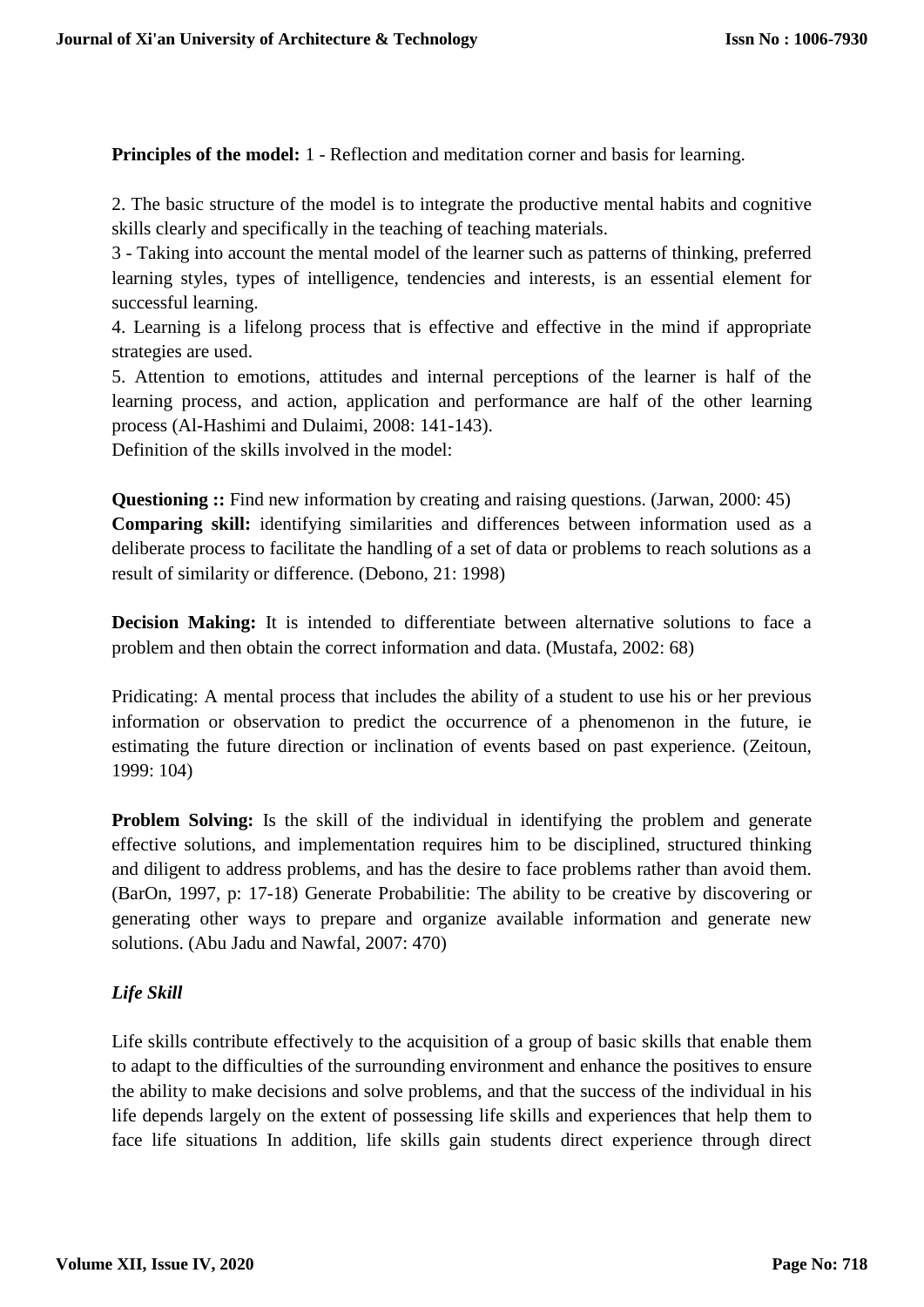interaction with people and phenomena and give learning a meaning, and provide excitement and suspense to their association. (Abu Hajar, 2003: 37). Reality. (Obeid, 2008: 13)

#### *Classification of life skills*

- Classification (Saad Eddin, 2004) classified into the skills: communication and mathematical operations and self-fulfillment and social awareness and consumer awareness and scientific awareness and skills for job readiness. (Saad Eddin, 2007: 58)

Classification (Teacher Training Manual, 2004) classified into skills: self-awareness, empathy, decision-making, problem solving, communication and communication, interpersonal relationship, creative creative thinking, critical thinking, dealing with emotions, coping with stress. (UNICEF, 2004: 6)

- Classification (Lulu, 2005) life skills into skills: food, health, preventive, environmental and manual.

(Lulu, 2005: 10)

Classification (UNICEF, 2005) included skills for: interpersonal communication, negotiation and rejection, understanding and empathy for others, collaboration and teamwork, advocacy, decision-making and critical thinking, including: decision-making and problem-solving skills, critical thinking skills, Interpersonal and self-management skills include: skills to increase internal control, emotion management skills, stress management skills. (UNICEF, 2005: b) Definition of life skills related to study:

### *First: Health and Safety Skills Include*

1 - Nutritional skills: skills that require development of the individual in order to acquire a healthy and proper nutritional pattern and behavior reflected positively on its concepts and trends and enable him to make the decision to choose a food commensurate with the circumstances of his life. (Abu Hajar, 2006: 92)

2. Preventive Health Skills: It is the sum of skills related to the ability to maintain personal hygiene and acquire healthy health habits. (Sharifi, 2000: 144)

**Second:** Environmental Skills: A set of skills necessary for the individual to deal with the environment with its various data that qualify it for successful interaction for its benefit and for the benefit of society. (Mazen, 28: 2002)

**Third:** the skill of decision-making: the skill of learners to deal positively with the problems facing them and enable them to make a constructive and appropriate decision in creative ways and scientific foundations. (Abu Hajar, 2006: 77)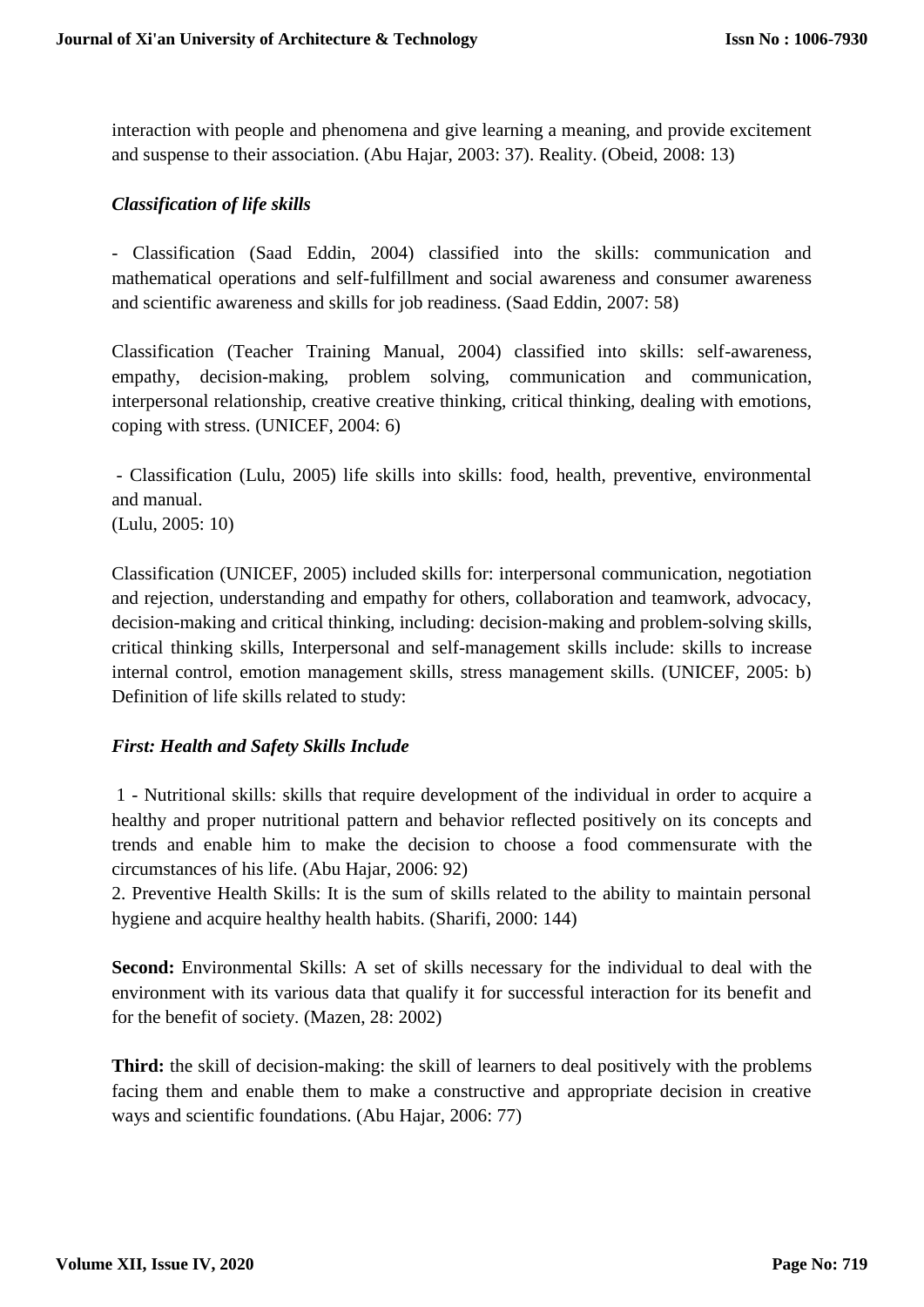**Fourth:** problem solving skill: It is the ability of the individual to make decision and choose between the best solutions and attitudes and come up with the best output through the problems that go through. (Iraz, 2008: 229)

**Fifth: manual skill:** the ability of the learner to use practical devices, tools and chemicals and draw shapes and perform movements quickly and accurately and synergistically taking into account safety precautions and avoid damage and dangers. (Al-Qasim and Hasan, PT: 19)

**Axis II: Previous Studies:** 1 - Previous studies related to the development of thinking skills: - Study (Qutait, 2007) The study aimed to identify the impact of the integration of thinking skills in content in the acquisition of physical concepts and scientific trends among students of the basic stage in Jordan.

The study sample consisted of students of Abu Bakr Secondary School for Boys of Amman

**Third Directorate:** Four types of thinking skills were used: induction skill, deduction skill, decision-making skill and comparative skill. The researcher prepared a test of the physical concepts and a measure of scientific trends, the alpha-Cronbach equation and the analysis of the variance was used (ANCOVA) and analyzed the results using the SPSS program. Content integrated in thinking skills, for the benefit of students who studied according to the content integrated in thinking skills. (Cateit, 2007: 143-161)

Study (al-Marsoumi, 2011) The study aimed to identify the impact of the strategy of Swom (Som) in the collection of literature and texts among the fifth grade literary students, the study population consisted of the fifth grade literary students in Baghdad province, the sample of the study consisted of (72) students, (37) A student in the experimental group and (35) students in the control group, prepared an achievement test applied at the end of the experiment, the statistical methods were used: t-test), K-Square, Pearson correlation coefficient, Spearman-Brown equation. Statistical significance in the achievement test for the benefit of the experimental group. (Ordinance, 2011: g)

### *Previous Studies Related To Life Skills*

- (Lulu Study, 2005) The study aimed to analyze life skills in the content of the science curriculum for the first and second grades. The results of the analysis of the science curriculum for the first grade showed the inclusion of practical skills, manual and health skills, while nutritional, preventive and environmental skills were not addressed properly. The results of the analysis of the content of the science curriculum for the second grade of the basic focus on the content of environmental skills and manual skills and health, while food and preventive skills were not addressed appropriately and constructively. (Lulu, 2005: 2)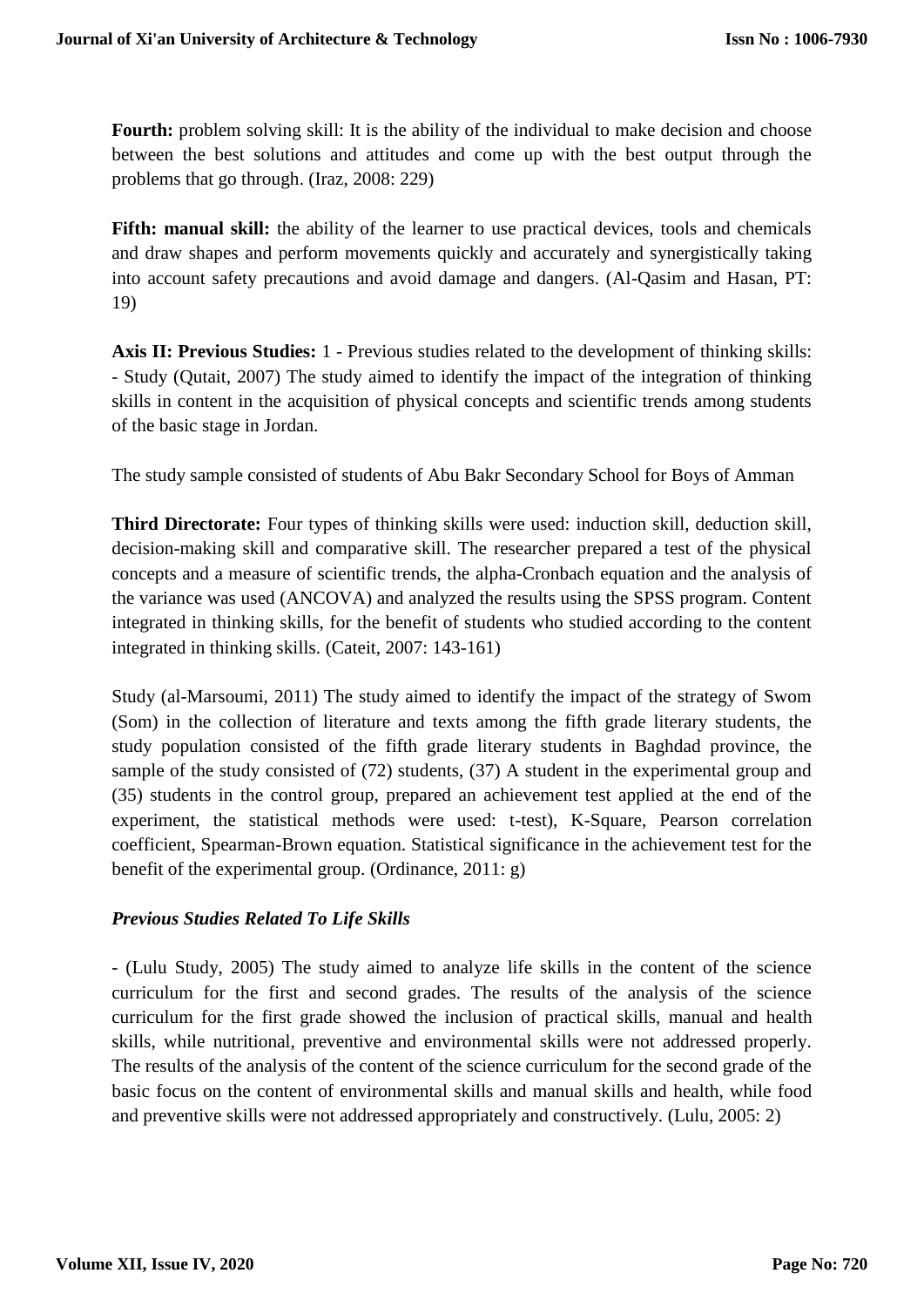- The study (Capricorn, 2012) The study aimed to identify the impact of employing some active learning strategies in teaching science on the development of life skills among fourth grade students in Gaza governorate. T-test for two independent samples, the Mann-Whitney test, and the ETA square coefficient. The results showed that there were statistically significant differences between the mean scores of the experimental and control groups in the life skills test in favor of the experimental group as well as the presence of statistically significant differences between the high scores of the high achievement in the experimental and control groups for the experimental group and the low achievement in the experimental and control groups for the experimental group. (Capricorn, 2012: d)

#### **Chapter Three: Study Procedures**

**First:** Research Methodology and Experimental Design: The researcher followed the experimental approach and adopted the experimental design of the randomized control and experimental group with post-test to suit the conditions of the experiment and the available possibilities.

Second: Society and sample of study: The original community of study includes the first grade middle school students in middle and secondary schools within the day schools for girls within the district of Baquba for the academic year 2012-2013. The school administration also cooperated with the researcher. The sample was divided into an experimental group and a control group, each consisting of (38) students, after ensuring that the students of the two groups are equal in a number of variables as shown in the following tables:

| Judgment                   | Signific<br>ance<br>level | T value | standard   |           | Arithmetic |        | the              |
|----------------------------|---------------------------|---------|------------|-----------|------------|--------|------------------|
|                            |                           | Tabular | Calculated | deviation | mean       | number | group            |
| <b>Is</b><br>a<br>function | 0.05                      | 2.000   | 1.540      | 12.065    | 175.078    | 38     | Experi<br>mental |
|                            |                           |         |            | 11.161    | 179.184    | 38     | Contro           |

**Table 1:** The T value of the chronological age in months for the students of my group

#### *Tribal Life Skills Test*

**Table 2:** T value of the pre - life skills test for students of both study groups

| Judgment | Significan<br>ce level | T value |            | standard      | Arithmeti<br>c mean | numbe | the group |
|----------|------------------------|---------|------------|---------------|---------------------|-------|-----------|
|          |                        | Tabula  | Calculated | deviatio<br>п |                     |       |           |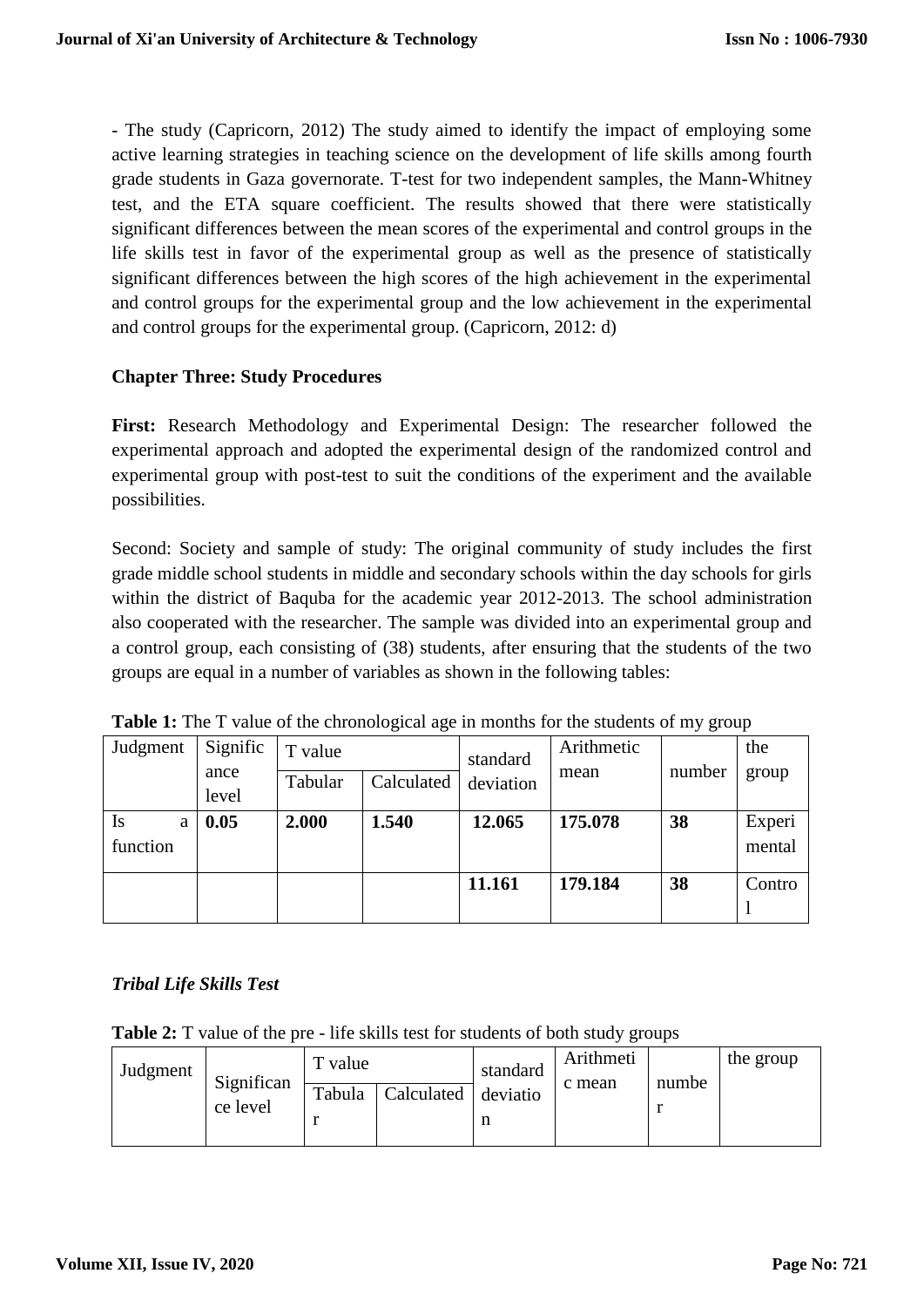| 1S       | 0.05 | 2.000 | 0.418 | 5.967 | 21.473 | 38 | Experimen |
|----------|------|-------|-------|-------|--------|----|-----------|
| function |      |       |       |       |        |    | tal       |
|          |      |       |       | 4.969 | 20.947 | 38 | Control   |

#### *Biology Degree in the First Semester*

**Table 3:** T value of the variable degree of biology in the first semester for the students of the two study groups

| Judgmen  | Significanc<br>e level | T value |            | standard | Arithmetic |        | the group |
|----------|------------------------|---------|------------|----------|------------|--------|-----------|
|          |                        | Tabula  | Calculated | deviatio | mean       | number |           |
|          |                        |         |            | n        |            |        |           |
| Is<br>a  | 0.05                   | 2.000   | 0.053      | 14.969   | 66.394     | 38     | Experime  |
| function |                        |         |            |          |            |        | ntal      |
|          |                        |         |            | 15.505   | 66.578     | 38     | Control   |

**Third:** Study Requirements: 1- Determination of the scientific material: The scientific material is specified in the last three chapters (Chapter VI / how parts of living organisms work, Chapter VII / components of the environment, Chapter VIII / First Aid) of the Principles of Biology for the first grade of the second edition of the year 2010 In the Republic of Iraq.

2- Formulation of behavioral purposes: The behavioral purposes included in the content of the three chapters were numbered (184) behavioral objectives distributed according to the first four levels of the classification (Bloom) for educational objectives (remember absorption - application - analysis) and to ensure the validity of these purposes and sound formulation , Presented to a number of experts and specialists and made some minor adjustments in the light of their views and proposals to adopt an agreement rate (80%) and above.

3- Preparation of teaching plans: The daily teaching plans were prepared for each of the experimental group according to the SWOM model which included the skills of (questioning, comparing, generating ideas, forecasting, problem solving, decision making). On a number of experts and specialists to express their views and observations, and in the light of some adjustments were made to take their final form.

**Fourth:** Study Tool: A life skills test was prepared after analyzing the content of the last three chapters of the biology book for the first intermediate grade and preparing a list of the basic and sub skills included in it. The initial image of the list included: food skills (16) subskills, health and preventive skills (30) sub-skills, environmental skills (22) sub-skills, manual skills (14) sub-skills, problem-solving skill (10) Decision-making skill (10) sub-skill, and the list was presented in its initial form to a group of experienced and specialized in the field of teaching biology in order to give an opinion on the link between life skills and biology and its sub-fields to its core areas and the possibility of deletion, addition and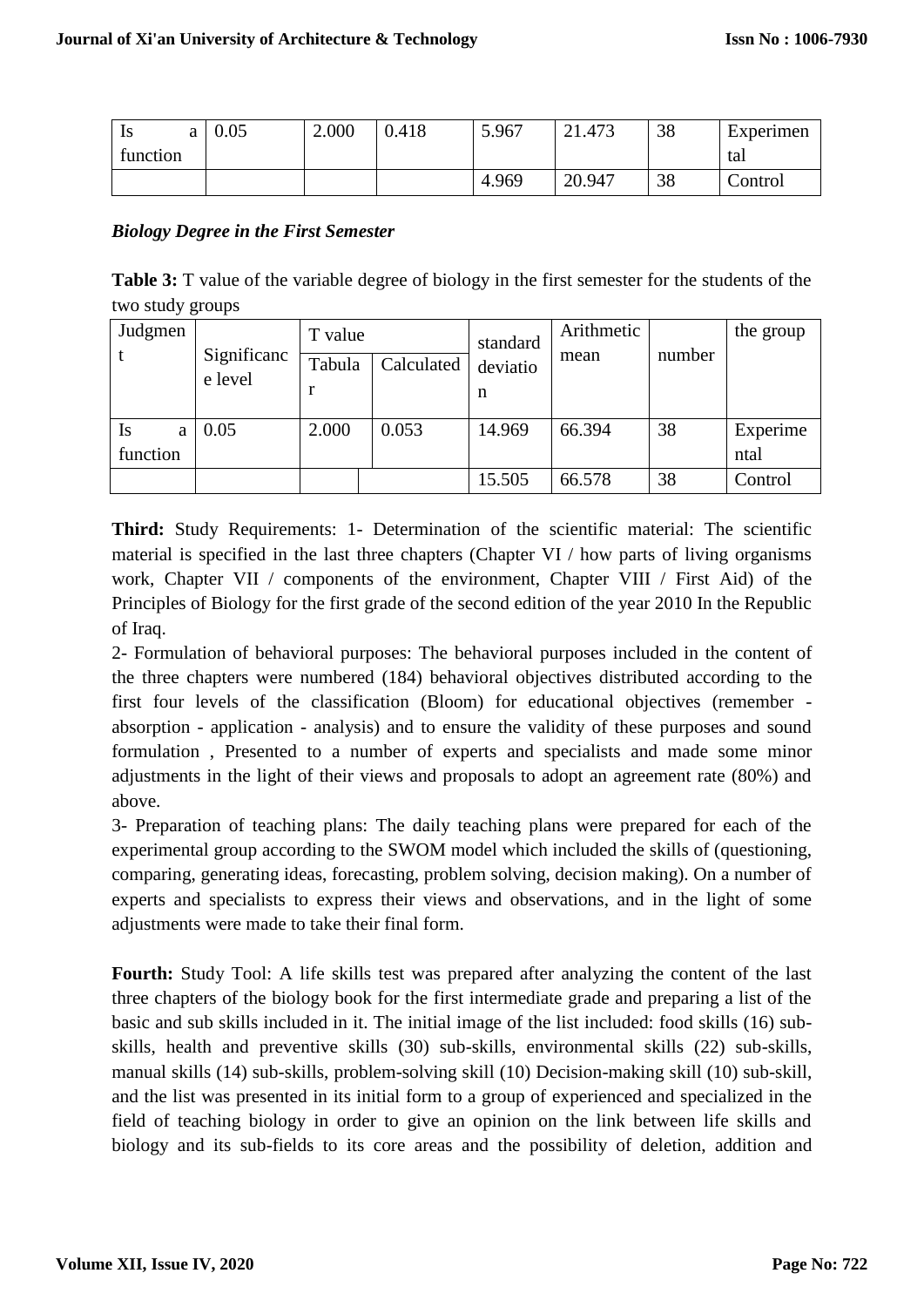integration. This step resulted in the deletion and amendment of the drafting of some of them and the integration of (nutritional skills and health and preventive skills) under one title (health and safety skill) based on the researcher's proposal because of the convergence and relevance of the two skills to the other, and thus became the list of life skills in the final version includes five basic (97) sub-skills, which were as follows: Health skills Safety (44) sub-skills, environmental skills (20) sub-skills, manual skills (13) sub-skills, problem-solving skills (10) sub-decision-making skills It includes (10) sub-skill.

**Building the test:** The test paragraphs were formulated in a multiple choice mode. (35) test paragraphs were drafted with (4) alternatives to the same paragraph. In view of this, the necessary deletion and modification have been made. The test map has been prepared as shown in Table (4) below:

| total<br>summ |               | Skills and weights |                | Content<br>weights | <b>Skills</b>  |        |              |
|---------------|---------------|--------------------|----------------|--------------------|----------------|--------|--------------|
| ation         | Make          | Proble             | Ha             |                    |                |        |              |
|               | decisi        | m                  | nd             |                    | and            |        |              |
|               | <sub>on</sub> | Solvin             | ma             |                    | safety         |        | Content      |
|               |               | g                  | de             |                    |                |        |              |
| 13            | 1             |                    | $\overline{2}$ | 13                 | 6              | 89.38% | Chapter six  |
| 13            | 1             | ı                  | $\overline{2}$ | 13                 | 6              | 89.38% | seventh      |
|               |               |                    |                |                    |                |        | chapter      |
| 9             |               |                    |                | 9                  | $\overline{4}$ | 22.22% | Chapter VIII |
| 35            | 3             | 3                  | 5              | 35                 | 16             | 100%   | total        |
|               |               |                    |                |                    |                |        | summation    |

**Table 4:** Life Skills Test Map

# *Test Validity: Done*

- Statistical Analysis Sample: The test was applied to a sample of (100) first grade middle school students in Adnaniya Secondary School for girls in order to verify the clarity of the test items, their level of ease, the power of distinguishing them, the effectiveness of their incorrect alternatives, and the time taken to answer the test items. The time taken to answer the test was (60) minutes. The coefficient of ease of the paragraph ranged between (333.0 - 629.0), and this within the acceptable level. The discriminatory power of the paragraph ranged from 269.0 to 666.0 within the acceptable level. The effectiveness of the wrong alternatives for the test items ranged from (01.0 to 43.0), which means that the wrong alternatives have attracted more students from the lower group than the students of the upper group, which indicates the effectiveness of the wrong alternatives.

The stability of the test: To verify the stability of the test, two methods were used: 1- Halffractionation method: To calculate the stability of the test in the half-fractional method, the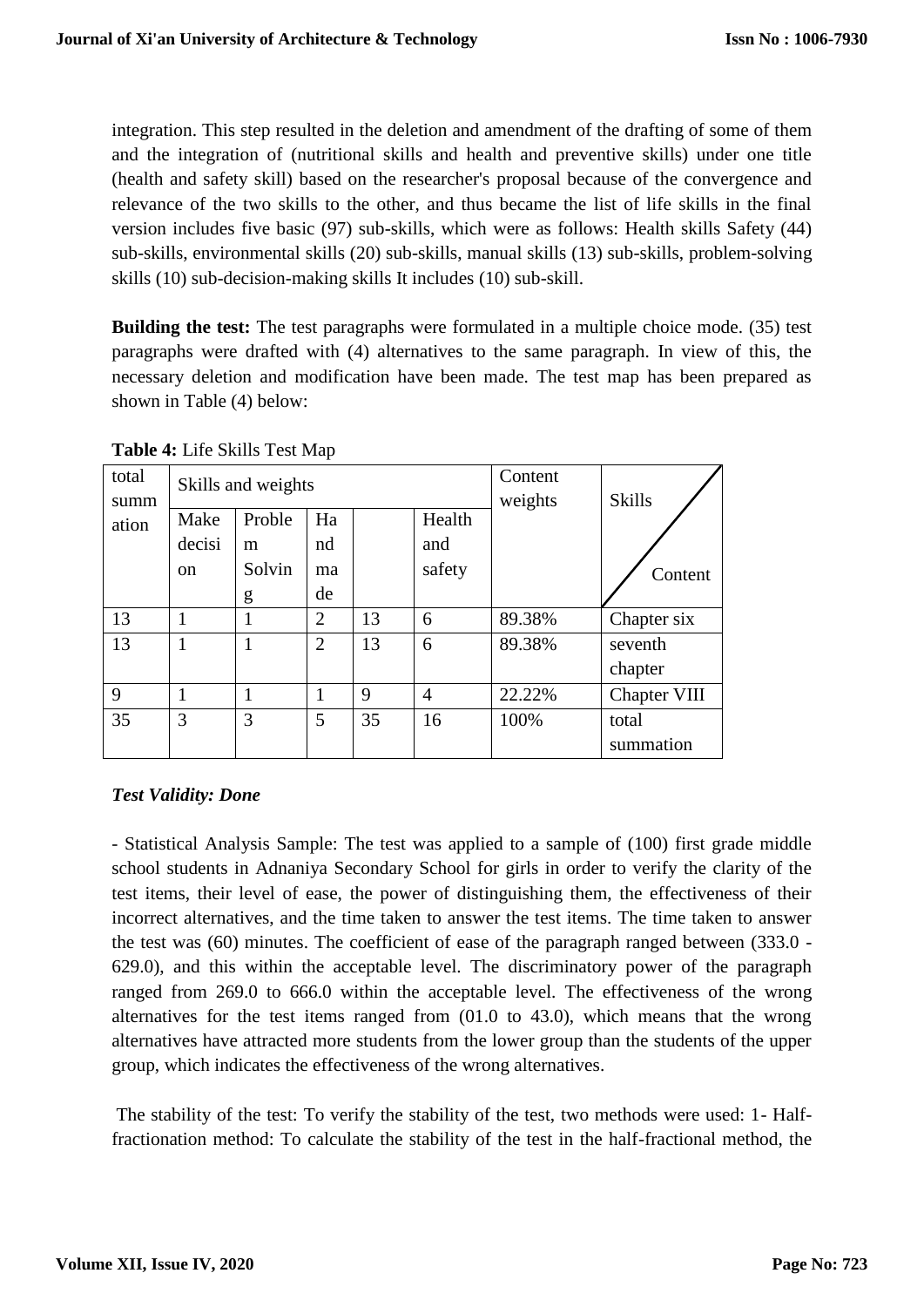Pearson correlation coefficient was used to calculate the coefficient of stability between the two halves of the test (806.0), then corrected by Spearman-Brown equation. The calculated stability coefficient (892.0) is a good coefficient of stability.

2 - the method of analysis of variance using the equation Alpha-Kronbach: The coefficient of stability calculated by the equation (Alpha-Kronbach) (914.0), which is a good coefficient of stability.

**Application of the experiment:** After completing the requirements of conducting the experiment and achieving parity and determining the scientific material, the experiment was applied by the material school in the school on Tuesday, 26/2/2013 for both groups of study, and ended on Sunday, 28/4/2013.

**Statistical Methods:** Statistical methods were used: t-test for two independent samples (t-Test), quadratic test (ka2), equation of the coefficient of para-coefficient, equation of the coefficient of recognition of the paragraph, equation of the effectiveness of the wrong alternatives, equation Spearman-Brown, coefficient of alpha-cronbach, coefficient Pearson Link.

**Chapter Four: First:** Presentation of the results: To verify the hypothesis of the study, which states that (there are no statistically significant differences between the average scores of the experimental group students and the average of the students of the control group in the post-life skills test). The mean and standard deviation were calculated for the scores of both experimental and control groups in the post-life skills test as shown in the table below:

| Judgment     | Significan | T value     |           | standard | Arithmeti | numbe | the group  |
|--------------|------------|-------------|-----------|----------|-----------|-------|------------|
|              | ce level   | Tabula      | Calculate | deviatio | c mean    | r     |            |
|              |            | $\mathbf r$ | d         | n        |           |       |            |
| Function in  |            |             |           | 5.809    | 27.923    | 38    | Experiment |
| favor of the |            |             |           |          |           |       | al         |
| experiment   | 0.05       | 2.000       | 2.297     |          |           |       |            |
| al group     |            |             |           | 4.606    | 21.157    | 38    | Control    |
|              |            |             |           |          |           |       |            |

**Table 5:** T value of the post life skills test for students of both study groups

The above table shows that the average scores of the experimental group students (921.27), while the average scores of the students of the control group (157.25), and by applying the Ttest equation for two independent samples, the calculated T value (297.2) is greater than the tabular value. Therefore, the zero hypothesis is rejected, meaning that there is a statistically significant difference between the two groups in the average life skills test scores for the benefit of the experimental group studied according to the SOM model. Swom).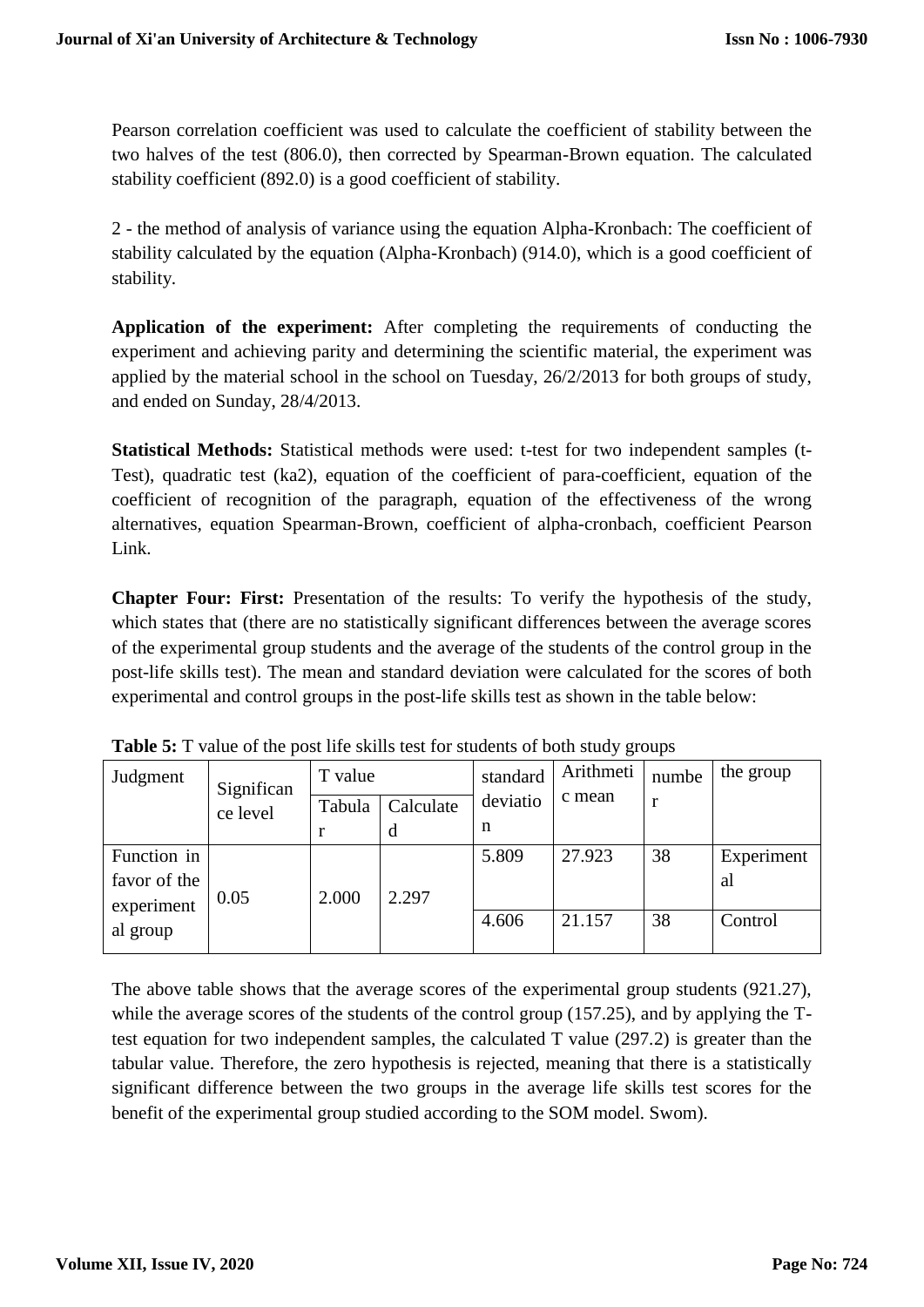**Second: Interpretation of the results:** 1 - that teaching according to the educational models that are concerned with the integration of thinking skills through the curriculum, including the model of Swom (Swom) is designed to increase the awareness of learners and strengthen it by focusing on the higher levels of thinking, and that their practice of comparative questioning skills and generate ideas Prediction, problem solving, and decision-making can increase their ability to employ them in similar situations outside the school.This is confirmed by Robert Swartz, a theorist of this trend that teaching thinking through subjects reinforces the learning of mental processes by learning them within the prescribed subjects. Novell and Seifan, 2011: 50) Experience has also shown that learning scientific concepts, facts and information through the use of different thinking skills achieves better results in academic achievement (Alawi and others, 2008: 24).

2 - The researcher believes that life skills (health and safety, preventive, environmental, problem solving, decision making) are all relevant to the curriculum of biology, and that they fit with the students of the middle stage who are in adolescence, which is one of the most important stages that In the course of his life, man learns and acquires a lot of skills and experiences that determine his personality and skills, especially since biology books also represent the basic field for the development of students' life skills by virtue of the nature of their subjects related to their environment. (Sudanese and Masoudi, 2011: 117)

3 - Teaching according to the model ((Swom) trains the student on life skills implicitly and clearly and simple, especially the skills of problem-solving and decision-making, as the development of life skills of the student is influenced by thinking skills and contribute positively to the acquisition and development of basic life skills. , 1999: 89)

The results of the present study are consistent with those of Qeshta (2008) and Jedi (2012).

#### **Chapter V: Chapter V Presents the Conclusions, Recommendations and Proposals**

**First: Conclusions:** In the light of the results of the study, the following can be concluded:

1- The preference of the Swom model in teaching in the usual way.

2 - The model has a prominent role in achieving positive learner in educational situations through active participation in learning the skills involved in the model.

3. The model has an important role in In developing life skills necessary to adapt students to the surrounding environment and society.

**Second:** Recommendations: In the light of the results of the study, the researcher recommends the following:

1- Adopting the model of Swom as one of the modern educational models in the teaching of scientific materials, including biology in the intermediate stage.

2 - Adopting the concept of life skills as a modern field of education suitable for all stages of education, and the development of specific programs aimed at their development.

3 - The responsibility of determining the life skills necessary for students at each stage of study to experts specialized in these areas.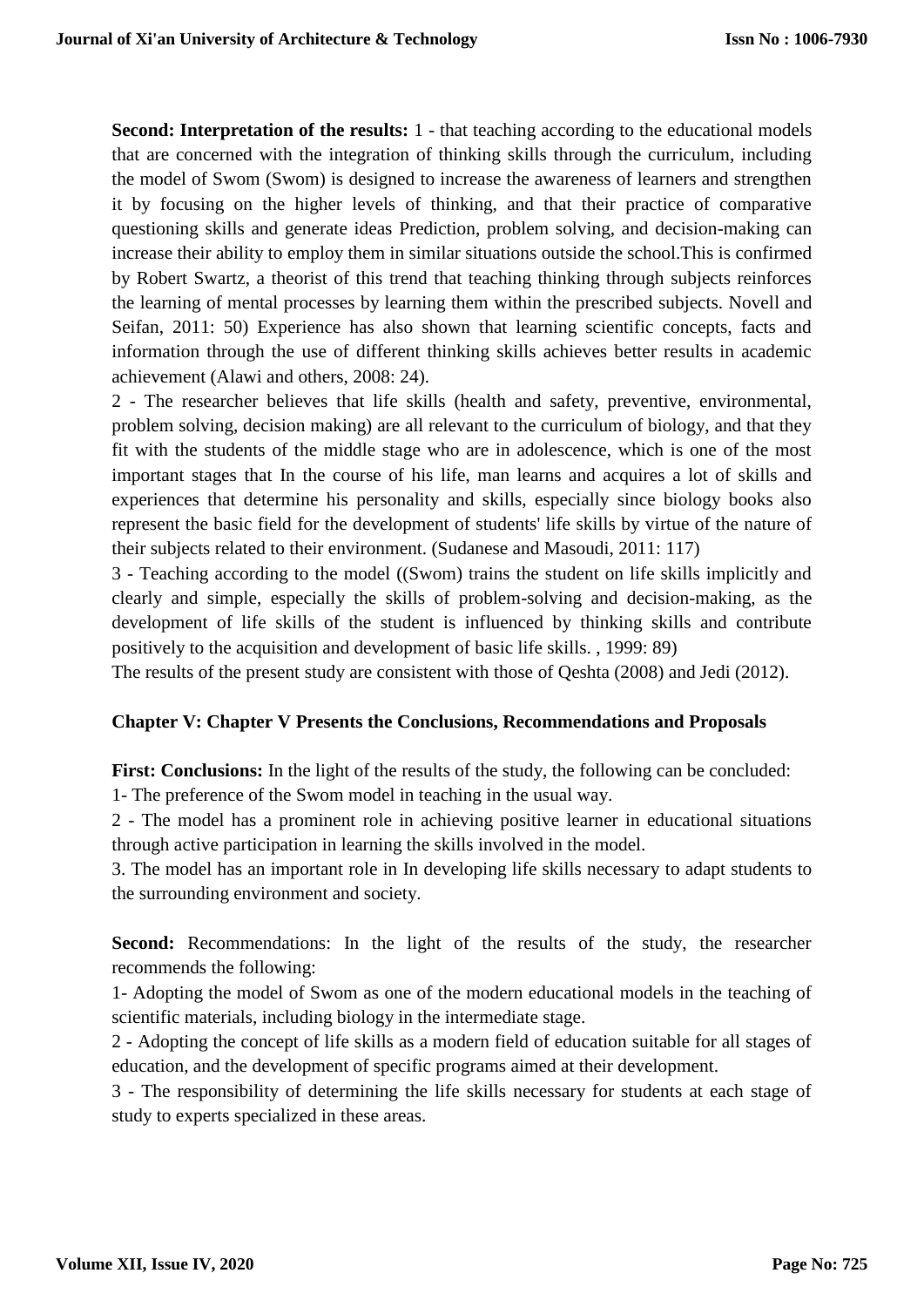4. Directing the attention of those in charge of curriculum numbers to the importance of introducing a special material of life skills within the curriculum and giving great importance in including the most important life skills needed by students and each according to the stage of study, as is the practice in many Arab and foreign countries.

**Third: Proposals:** In light of the study results, the researcher proposes the following:

Conducting a study to identify the effect of the Swom model in teaching other scientific subjects and in other educational stages on innovative thinking and critical thinking.

2. Conducting a similar study to the current study on primary school students.

3. Conduct a study to identify the impact of other educational models on the development of life skills.

# **ARAB SOURCES**

- Ibrahim, Shaima Sobhi (2006): Development of some life skills and attitudes towards science in middle school students using community learning resources, Master Thesis, Faculty of Education, Ain Shams University.
- Abu Jadu, Saleh Mohammed Ali and Nova, Mohammed Bakr (2007): Teaching theoretical thinking and practice, Dar Al-Masirah for Printing and Publishing, Amman.
- Abu Hajar, Fayez (2006): A proposed program in the school activity for the development of life skills in science for the higher basic stage in Palestine, unpublished doctoral thesis, Faculty of Education, Al-Aqsa University, Gaza.
- Azra, Ahmad (2008): The Effectiveness of a Proposed Training Program for Teacher Training, Social Studies Division for Developing Some Life Skills and Awareness of the Educational Challenges of Globalization, Journal of the Educational Society for Social Studies, Egypt, No. 18.

Bahauddin, Hussein (2000): Patriotism in a World Without an Identity, Cairo, Dar Al Maarif.

- Al-Jedi, Marwa Adnan (2012): The Effect of Using Some Active Learning Strategies in Teaching Science on the Development of Life Skills for Fourth Grade Students in Gaza Governorate, Unpublished Master Thesis, Islamic University, Gaza.
- Jarwan, Fathi (2000): Teaching Thinking Creativity Education Knowledge Magazine, Issue (83), Ministry of Knowledge, Saudi Arabia.
- Khalil, Mohamed and El-Baz, Khaled (1999): The Role of Science Curricula in Developing Some Life Skills for Primary Students, Third Scientific Conference, 21st Century Science Curriculum, Egyptian Association for Scientific Education, Vol.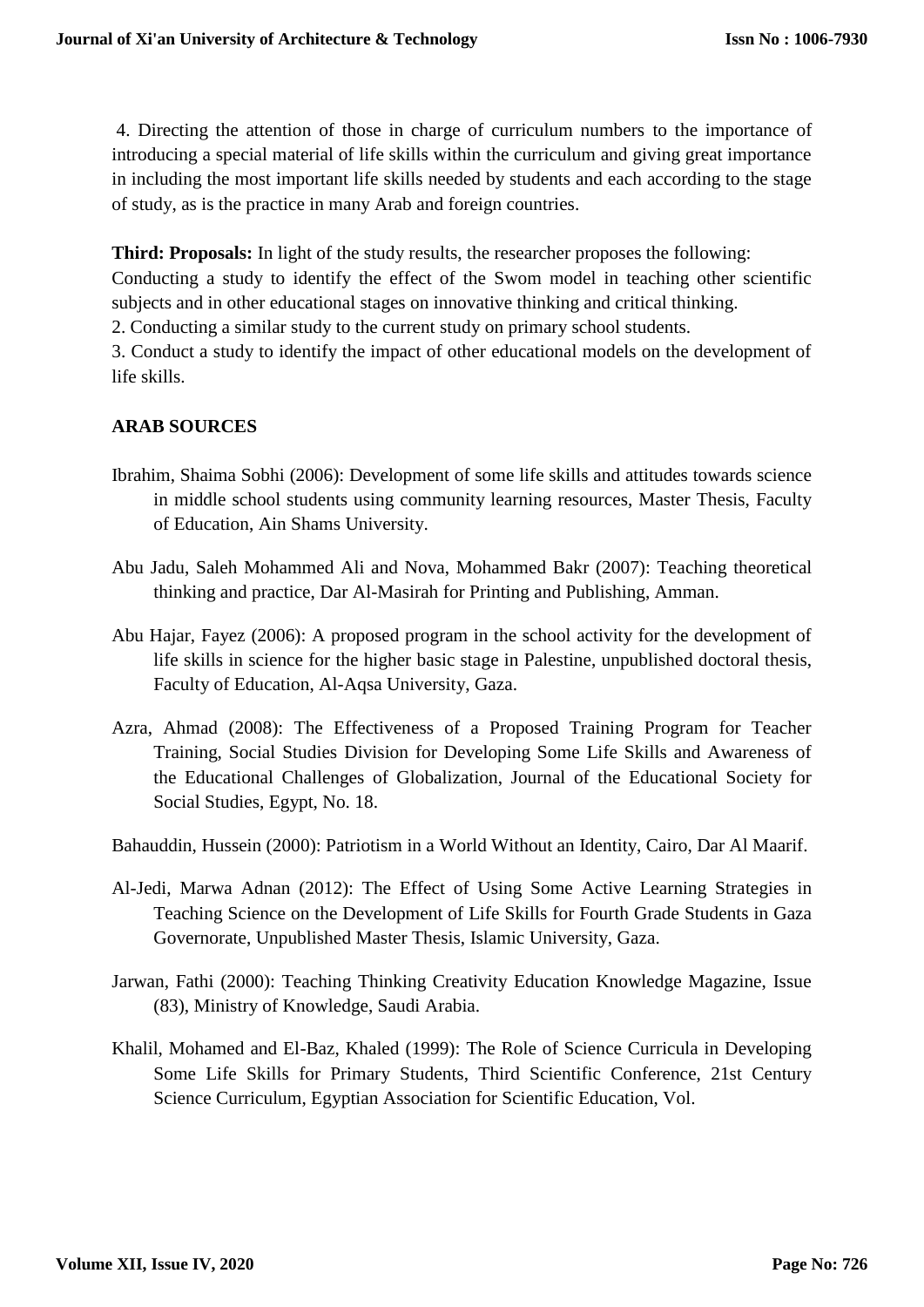- Diab, Suheil Rizk (2005): Obstacles to the development of creativity among students of the basic stage, a research presented to the second educational conference, "The Palestinian child between the challenges of reality and the aspirations of the future" Al-Quds Open University, Gaza Educational Zone, Palestine.
- De Bono, Edward (1998): Kurt Program for Teaching Thinking, Part II: Organization, Translation and Modification of Nadia Al-Sorour et al., 1st Floor, Dar Al-Fikr for Printing, Publishing and Distribution, Amman, Jordan.
- Zaghloul, Emad Abdul Rahim (2002): Principles of Educational Psychology, 2nd floor, University Book House, Al Ain, United Arab Emirates.
- Zaytoun, Ayesh (1999): Methods of Teaching Science, 1st Floor, Dar Al-Shorouk, Jordan, Amman.
- Saad Eddin, Huda (2004): Life skills included in the technology course for the tenth grade and the extent of students' acquisition, unpublished master thesis, Islamic University, Gaza, Palestine.
- Said, Hebatallah Helmy (2003): Evaluation of Social Studies Curricula for the First Preparatory Year in the Light of Life Skills Unpublished Master Thesis, Ain Shams University, Cairo.
- Sudani, Abdul Karim and Masoudi, Abbas Fadel (2011): Analytical study of biology books for the intermediate stage in the light of life skills, College of Education, University of Qadisiyah, Journal of Arts and Educational Sciences, Volume (10), Issues (3 and 4), p. 117.
- Al-Shater, Jamal Mohammed (2005): Effective Education Methods, Osama Publishing and Distribution House, Jordan, Amman.
- Sharkawi, Abeer (2005): a program to develop some life skills among a sample of Riyadh children, unpublished master thesis, Faculty of Education, Tanta University.
- Al-Sharifi, Shawqi (2000): Dictionary of Educational Science Terminology, Riyadh, Obeikan Library.
- Saima, Samar (2010): Life skills included in the Arabic language curriculum for the third grade of basic and the extent of practice among students of UNRWA schools, Master Thesis (unpublished), Gaza, Al-Azhar University.
- Obeid, Moataz (2008): Life Skills for All, Towards an Adolescent Skills Education Program, Egypt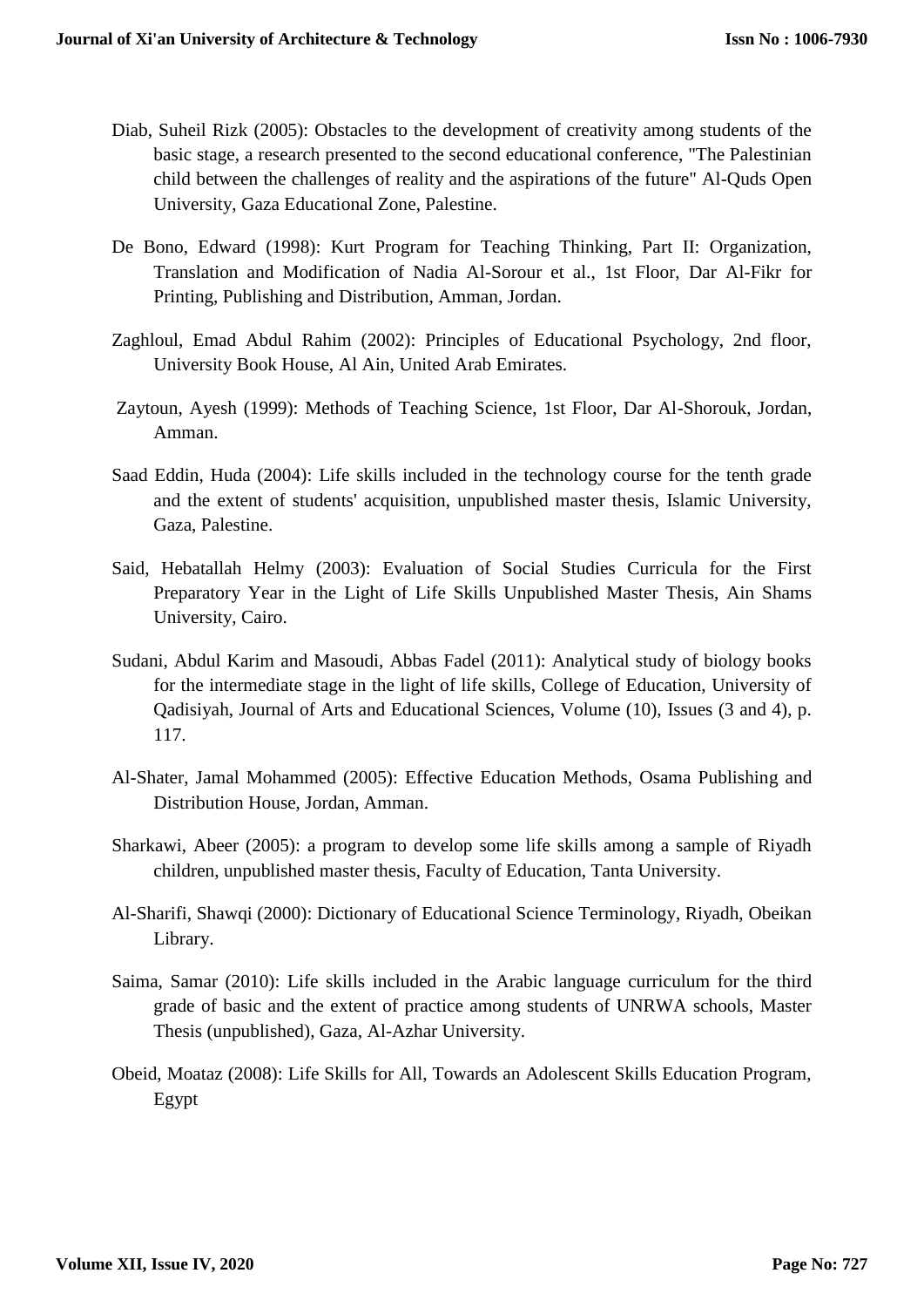- Asr, Hosni Abdel Bari (2001): Thinking his skills and strategies, Alexandria Book Center, Alexandria, Egypt.
- Alawi, Ahmed Saleh et al. (2008): Thinking and Teaching Thinking Skills A Matrix Model for Integrating Teaching and Learning of Basic Thinking Skills through Teaching Science for Grades (7-9) Basic Stage, Educational Research and Development Center, Aden Branch, Yemen.
- Ghazi, (2002): Mass Brainstorming in Teaching Life and Environmental Skills to Develop Questioning Skills, Sixth Scientific Conference, Scientific Education and Community Culture, pp. 257-211.
- Al-Qasim, Mohamed Abdel Wahab and El-Baz, Ahlam (PT): Learning Outcomes and Quality Assurance of the Educational Institution, National Authority for Quality Assurance and Accreditation of Education, Arab Republic of Egypt.
- Qeshta, Ahmad Odeh (2008): The Impact of Using Metacognitive Strategies in Developing Scientific Concepts and Life Skills in Science among the Fifth Grade Students in Gaza, Master Thesis in Curriculum and Instructional Technology, Faculty of Education, Islamic University, Gaza.
- Qutami, Yousef and Qutami, Nayfah (1998): Classroom Teaching Models, 2nd Floor, Dar Al-Shorouk for Publishing and Distribution, Amman, Jordan.
- Qutait, Ghassan (2007): The Effect of Integrating Content Thinking Skills on the Acquisition of Physical Concepts and Scientific Attitudes of Basic Stage Students in Jordan.
- Lulu, Fathia Sobhi Salem (2005): "Life Skills Included in the Palestinian Science Curricula for the First and Second Basic Grades", Palestinian Child Conference between the Challenges of Reality and Future Ambitions, Faculty of Education, Islamic University, Gaza.
- Mazen, Hossam (2002): A Proposed Model for Including Some Life Skills in the Curriculum System in the Context of Total Quality Concepts, A Future Vision, 14th Scientific Conference, Educational Curricula in the Light of Performance Concept, Egypt, p. 24.
- Al-Marsoumi, Ohood Sami (2011): The Effect of SOM Strategy on Literature and Texts in Literary Fifth Grade Students, Unpublished Master Thesis, Ibn Rushd College of Education, University of Baghdad, Iraq.
- Mostafa, Fahim (2002): Thinking Skills in General Education Levels, I1, Dar Al-Fikr Al-Arabi, Cairo, Egypt.